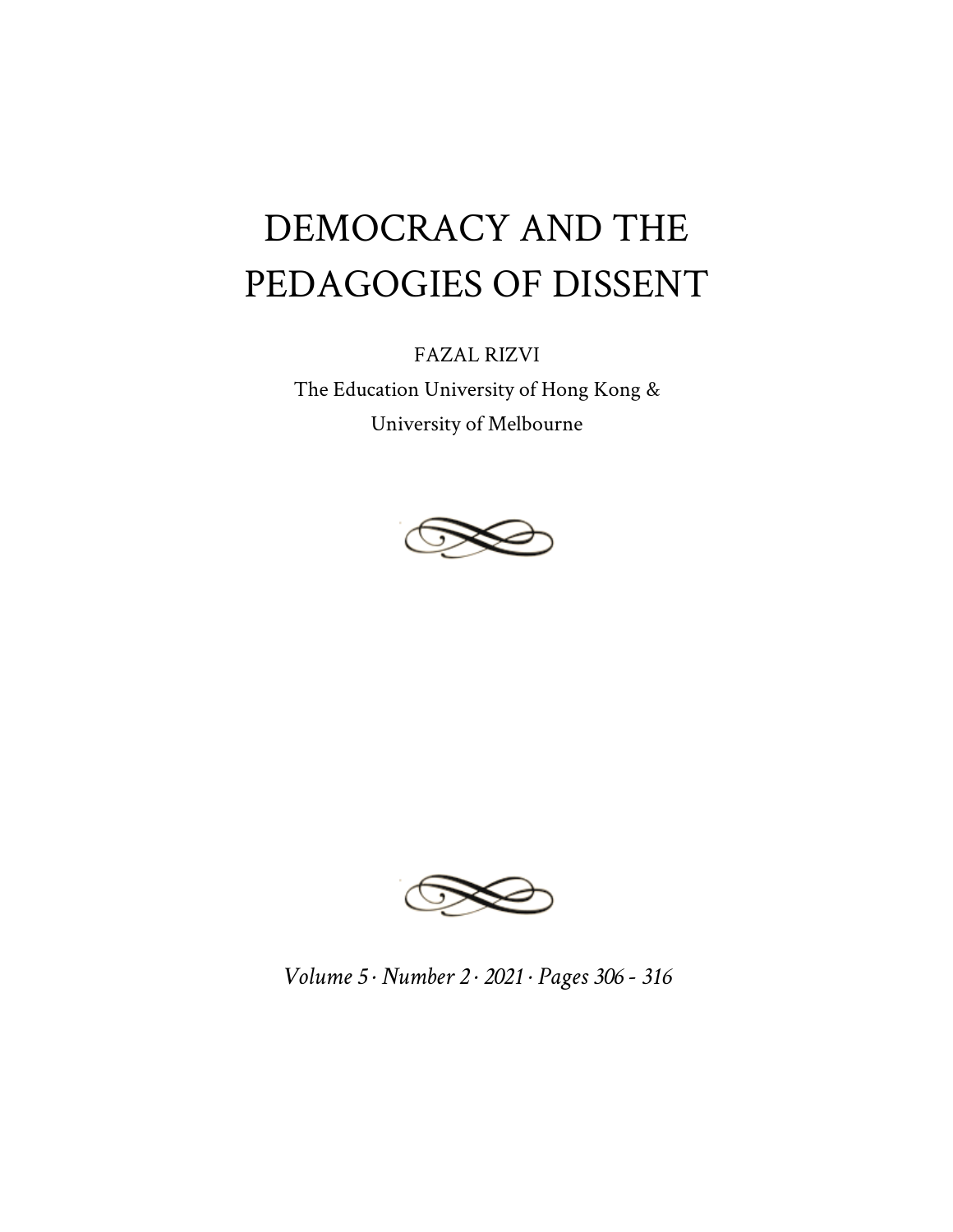The idea of dissent is central to any understanding of the concept of democracy. No matter how the concept of democracy is theorized -- as representative, deliberative, participatory or statistical - dissent is an essential ingredient in realizing democratic aspirations. Democracy can only thrive when dissent is not only allowed but is also encouraged. A society cannot be regarded as democratic if its citizens lack the right to question dominant ideologies and challenge the exercise of arbitrary power. The power of dissent is vital for the durability of democracy: its survival depends on it. T

Dissent represents an act of citizenship embedded within the historical narratives of democratic governance. It is a mode of articulating and negotiating differences by questioning hegemonic representations of social reality. Invariably, it requires courage, the determination and the will to challenge the assumptions of a system of authority that presumes itself to be uncontestable in upholding a particular set of social, political and cultural arrangements. It refuses the authoritarian practices of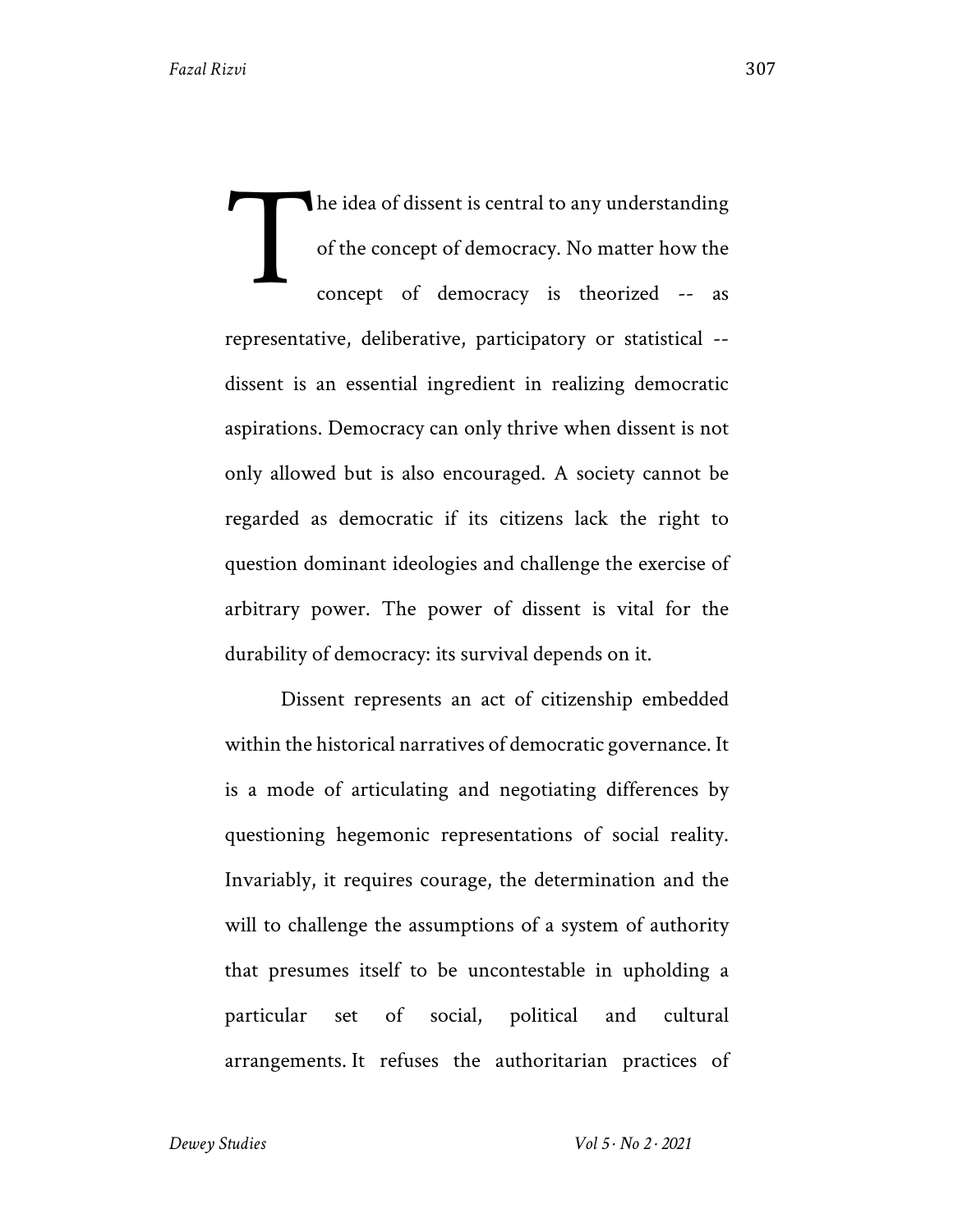governance, and the attempts to impose a particular form of subjectivity and imagination of the future.

In recent years, we have witnessed numerous examples of courage in acts of dissent. The umbrella movement, for example, displayed dissent against attempts by the Hong Kong government to introduce political arrangements that arguably undermined the general will of the people in Hong Kong. In India, attempts by the state to rewrite legislation with respect to citizenship, which diluted the rights of Muslims and other minorities, demanded dissent and rightly led to wide-ranging protests not only by those who were affected directly but also other citizens committed to democratic ideals.

In Turkey, dissent against the Erdogan Government's attempts to roll back fundamental human rights appears perfectly justifiable, as are the protests against the use of the judiciary to deny fair trials, with the use of draconian antiterrorism laws. As the Turkish Government has sought to control dissent through the harassment of individuals such as journalists, teachers and other defenders of human rights, activists have had to find more creative means of opposing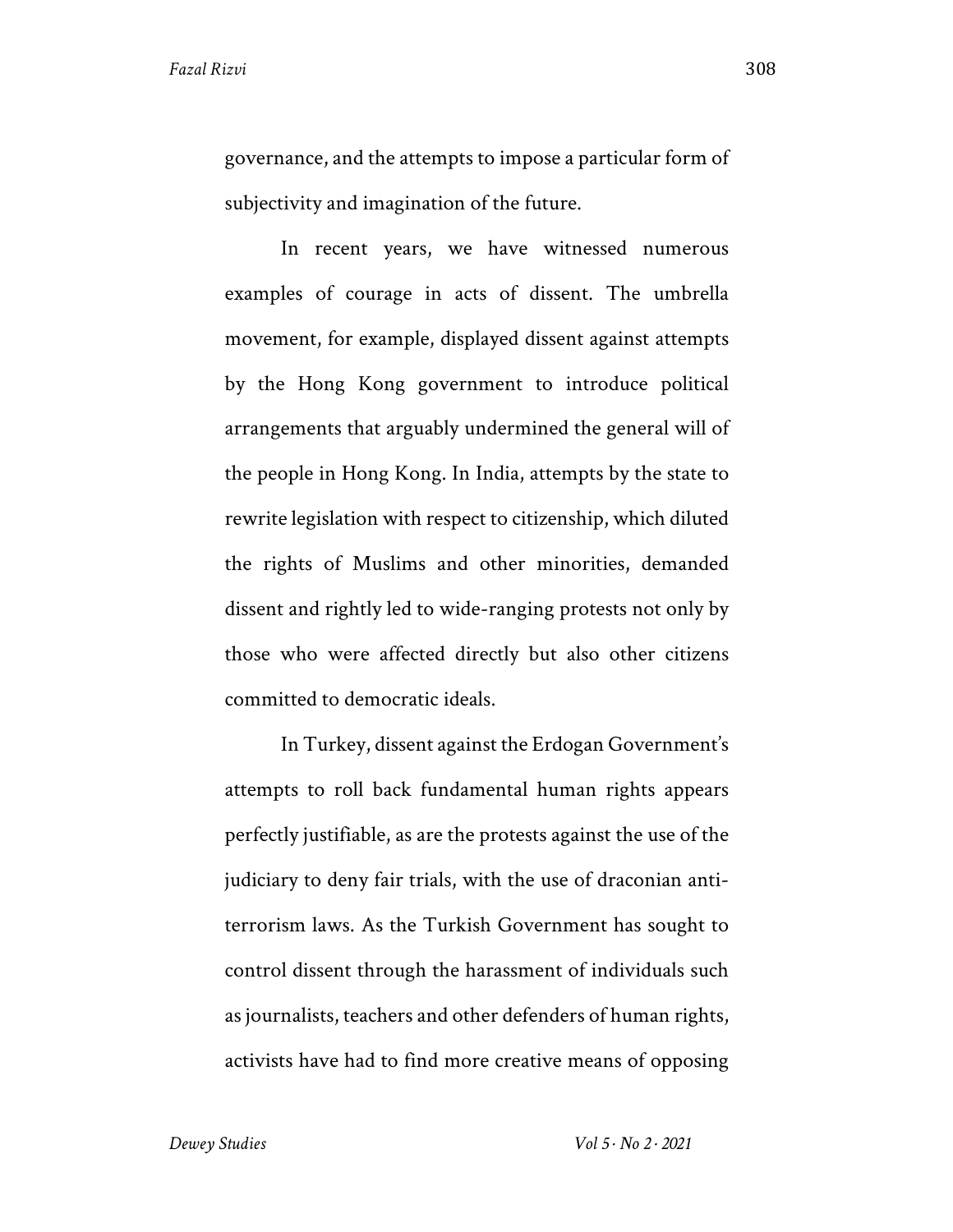the state, of expressing dissent against the arbitrary exercise of power.

Each of these examples shows how dissent demands conviction, commitment and courage. In democratic societies, such qualities are widely admired and even celebrated. Other examples of dissent are however not so straightforward. For example, should dissent against public health orders, as is currently the case in the United States and elsewhere, be equally applauded? Should people be permitted to flout the advice to wear masks or get vaccinated, especially when such dissent undeniably affects the health of others? Should we respect those who doubt the veracity of science, or even make fun of it, for reasons that appear ill-informed, frivolous or politically expedient?

How should we regard such cases of dissent, especially when they are also couched in the language of free speech and action consistent with the principles of democracy? Furthermore, how should we think about dissent when it involves violence against the innocent, no matter how legitimate, or even noble, the cause? The question arises as to how we might determine those acts of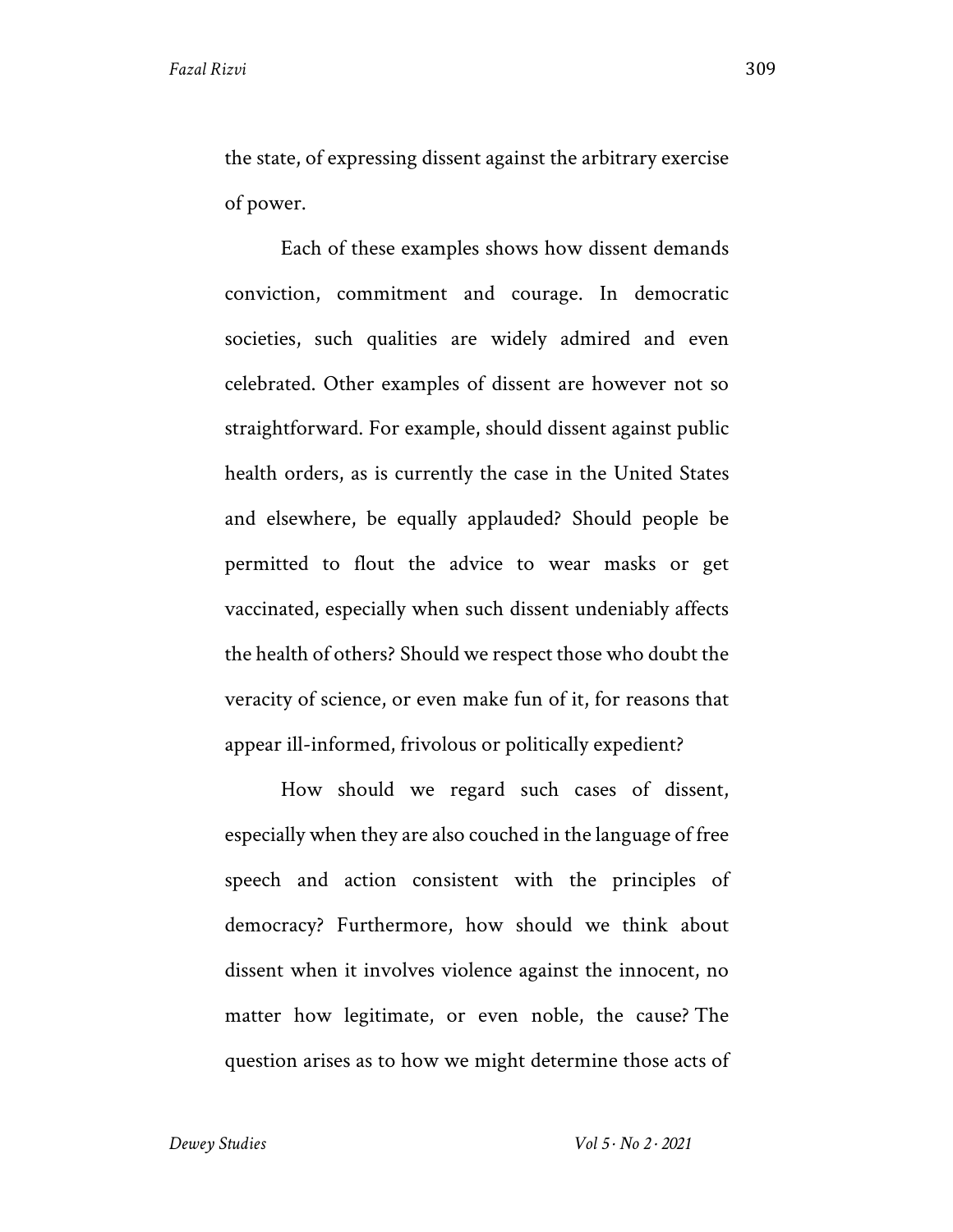dissent that are praise-worthy and those that are not. What criteria might we deploy to determine some acts of dissent to be illegitimate, without, paradoxically, compromising the core principles of democracy itself?

Dissent of course can take many different forms. It can involve actual, well-considered purposeful acts of public law-breaking. It can constitute a reasoned disagreement with the law. It can involve political mobilization around a set of demands. It can represent a voice against the arbitrary exercise of power. Alternatively, however, it can involve acts of random violence in support of a cultish leader or selfserving causes. In extreme cases, it can call for a full-scale revolution or the overthrow of a legitimately elected government.

Some of these expressions of dissent may of course more defensible than others. When well-established principles of human rights are violated, it has often been argued, dissent is not only appropriate but also critical. However, when dissent takes the form of extreme violence, even in support of human rights, the case for supporting it becomes dubious. In any case, normative claims of human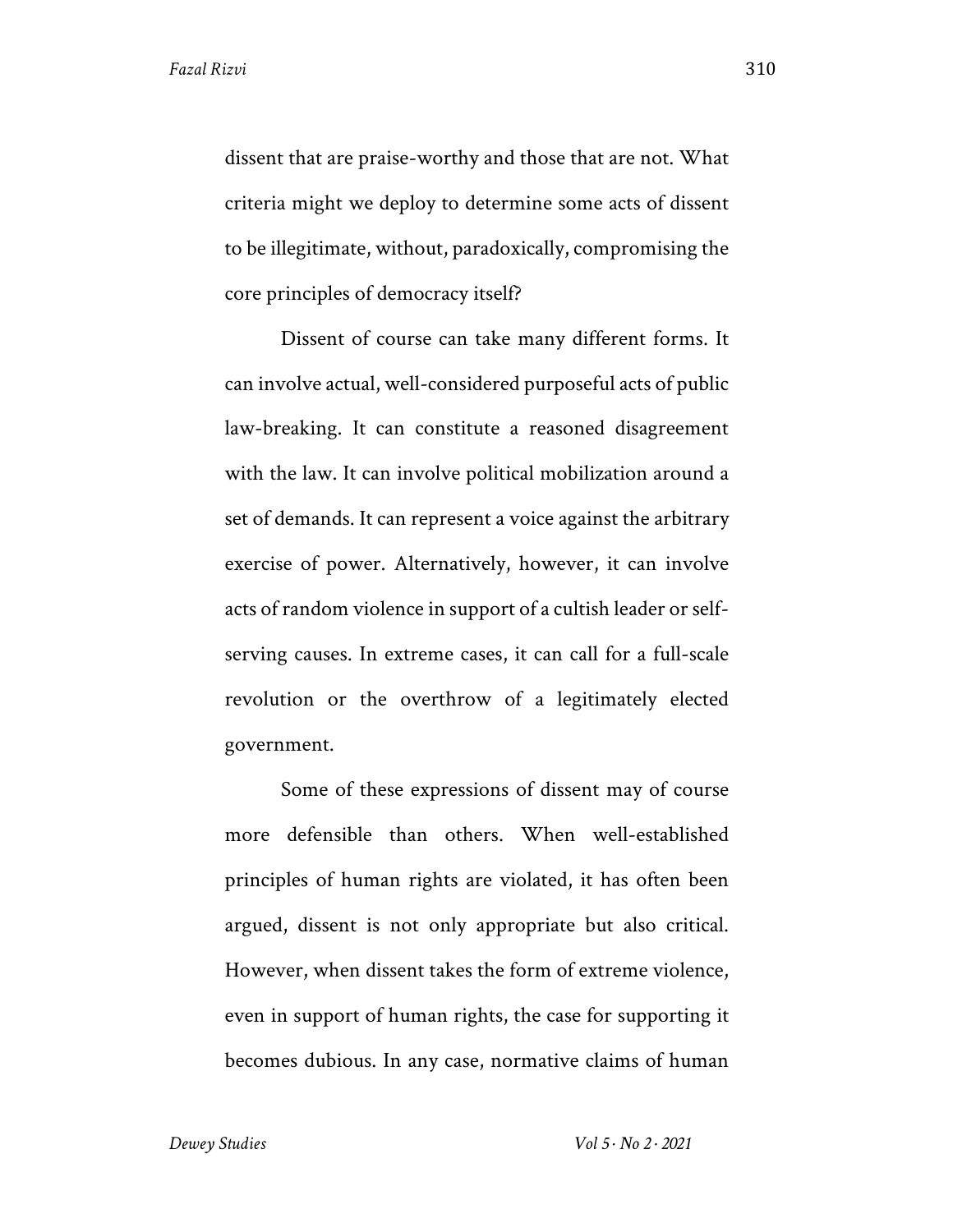rights are not universal and have historically been opposed for their marginalization, for example, of women and various subaltern groups. The question arises then: what are the appropriate limits of dissent?

Over the years, political theorists have sought to provide various criteria for defining the limits of dissent. It has been suggested, for example, that when public protests violate the rule of law and effectively seek to subvert an elected government imposing huge costs on the economy and fellow citizens, they cannot be justified. But authoritarian leaders and the state have often been used this criterion to crush perfectly understandable, and sometimes necessary, cases of dissent. Another possible criterion refers to the principle that in a democratic society the will of the majority should prevail, and any attempt to subvert this will cannot be justified.

Beyond these conceptual difficulties, while these criteria are easily specified in abstraction, they are much more difficult to apply effectively in actual practice. It is possible, for example, for the appeal to majority rule to undermine the rights of minorities, as is evident in the case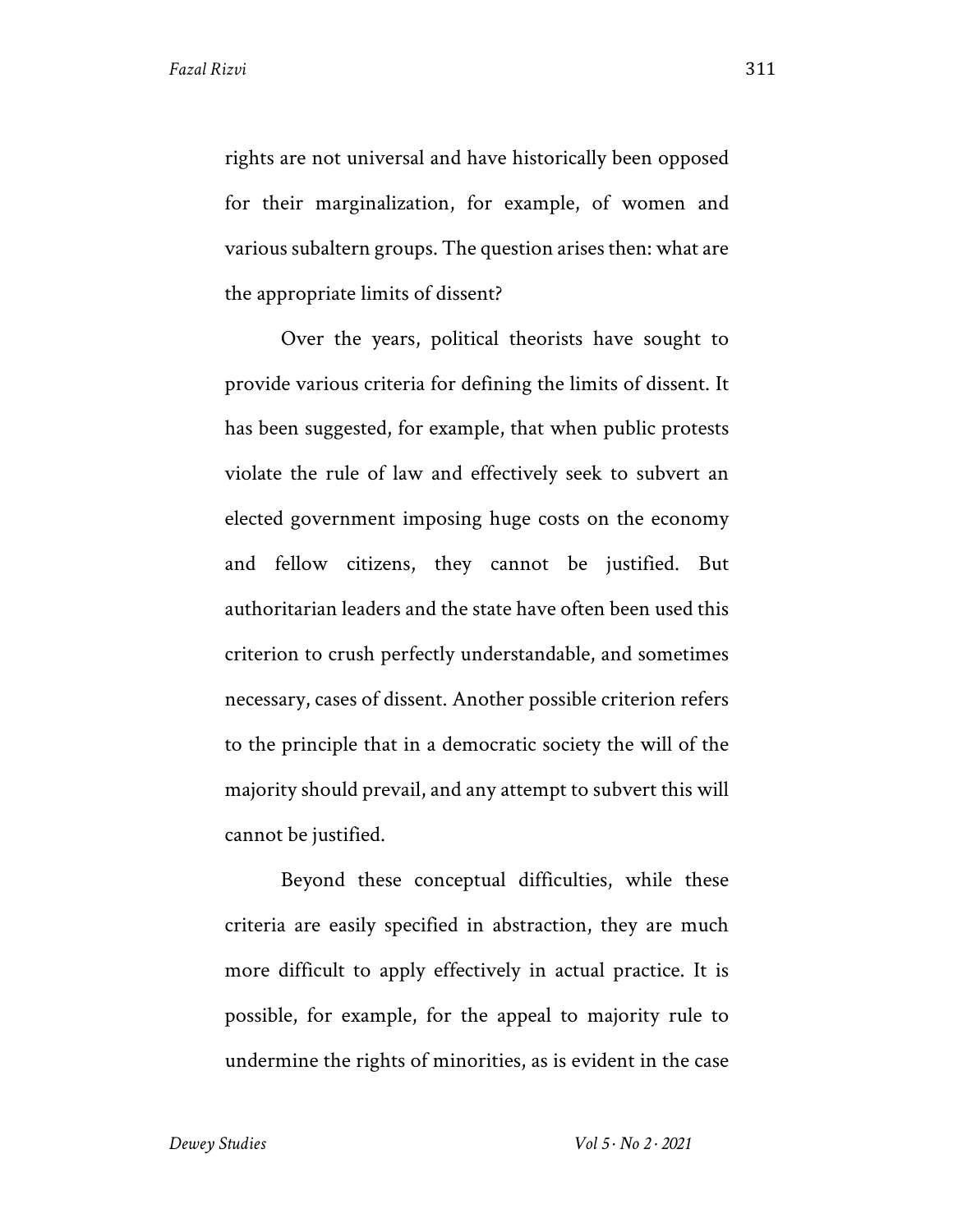of India, for example, where the Hindu majority has sought to usurp the interests of the Muslim and other minorities; and, in Pakistan, where conversely the rights of minority Hindu community are similarly crushed. It is precisely in such cases that dissent against the majority rule is perfectly justifiable because while the majority rule may be an integral part of democracy majoritarianism is the very antithesis of democracy.

Abstract normative principles are seldom helpful in defining the forms of protest that should be regarded as legitimate. This is so for a number of reasons, not least because they always need to be applied in particular settings in ways that cannot be self-evidently inferred. Since each context has its own history it has the potential to define when and how particular forms of dissent are appropriate to realize democratic aspirations. Each context suggests a different understanding of legitimacy, and this is precisely what is at issue when considering the limits of dissent.

Nor is it possible to generalize the rule that protest is only defensible when it is used to signal disapproval and opposition to government policy without rendering the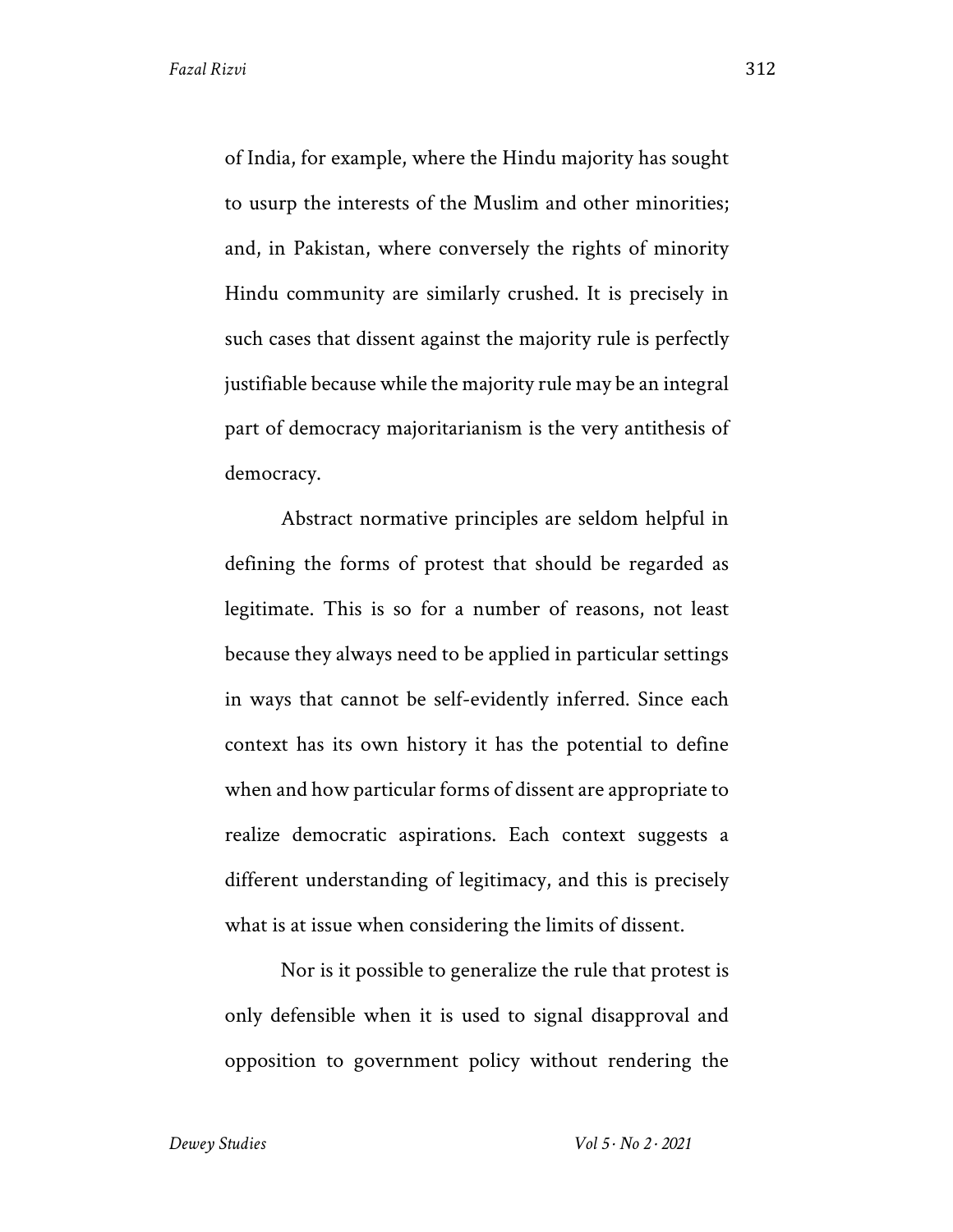country ungovernable. On the contrary, sometimes it is necessary to repudiate the authority of the state systems. When the legal system itself is used as a tool of oppression, dissent is not only warranted it may even be necessary. Similarly, when the state apparatus is deliberately constructed to reproduce patterns of inequality and injustice, the authority of the state should not be left unchallenged.

However, when the challenges to authority are uninformed, arbitrary and capricious, borne out of ignorance, political vengeance and in slavish support of a charismatic leader or a political group, they cannot serve the purpose of strengthening democratic institutions but are more likely to undermine democratic aspirations. Just as the purported universal rules cannot be taken for granted nor can the arbitrary expressions of dissent.

It should be acknowledged moreover that dissent is seldom encouraged by those in power, but has to be struggled for and achieved through a critical engagement with society, especially when it is structured around various forms of injustice. This requires making some very complex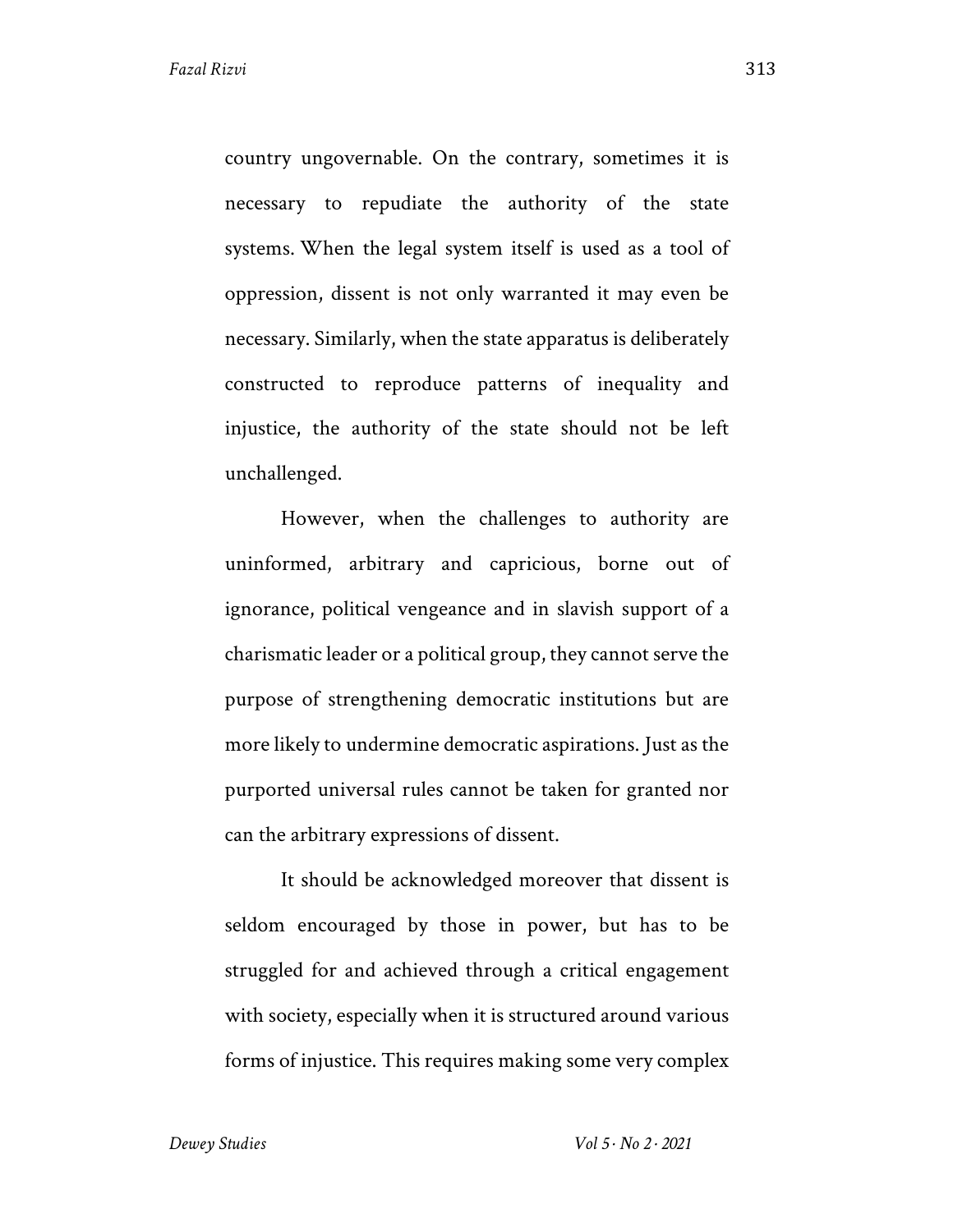and difficult political judgments about when dissent is appropriate, how it ought to be expressed, and how it should emerge out of collective and collaborative deliberations. This requires political skills, which have to be learned.

In developing the skills to make judgments about the legitimacy of dissent, education, therefore, has an important role to play. But how? What might pedagogies of dissent look like? What epistemic virtues should such pedagogies consist of? How should these virtues be developed enabling people to think ethically and politically about the particularities of the case, which might warrant dissent in response?

If pedagogies of dissent involve attempts at educating citizens about how and when to dissent then they point to the importance of developing modes of questioning, participation in decision-making processes, and forging habits of critical engagement with the world. Through such pedagogies of dissent, citizens can become educated as agents of change, with a heightened conscience against mass apathy.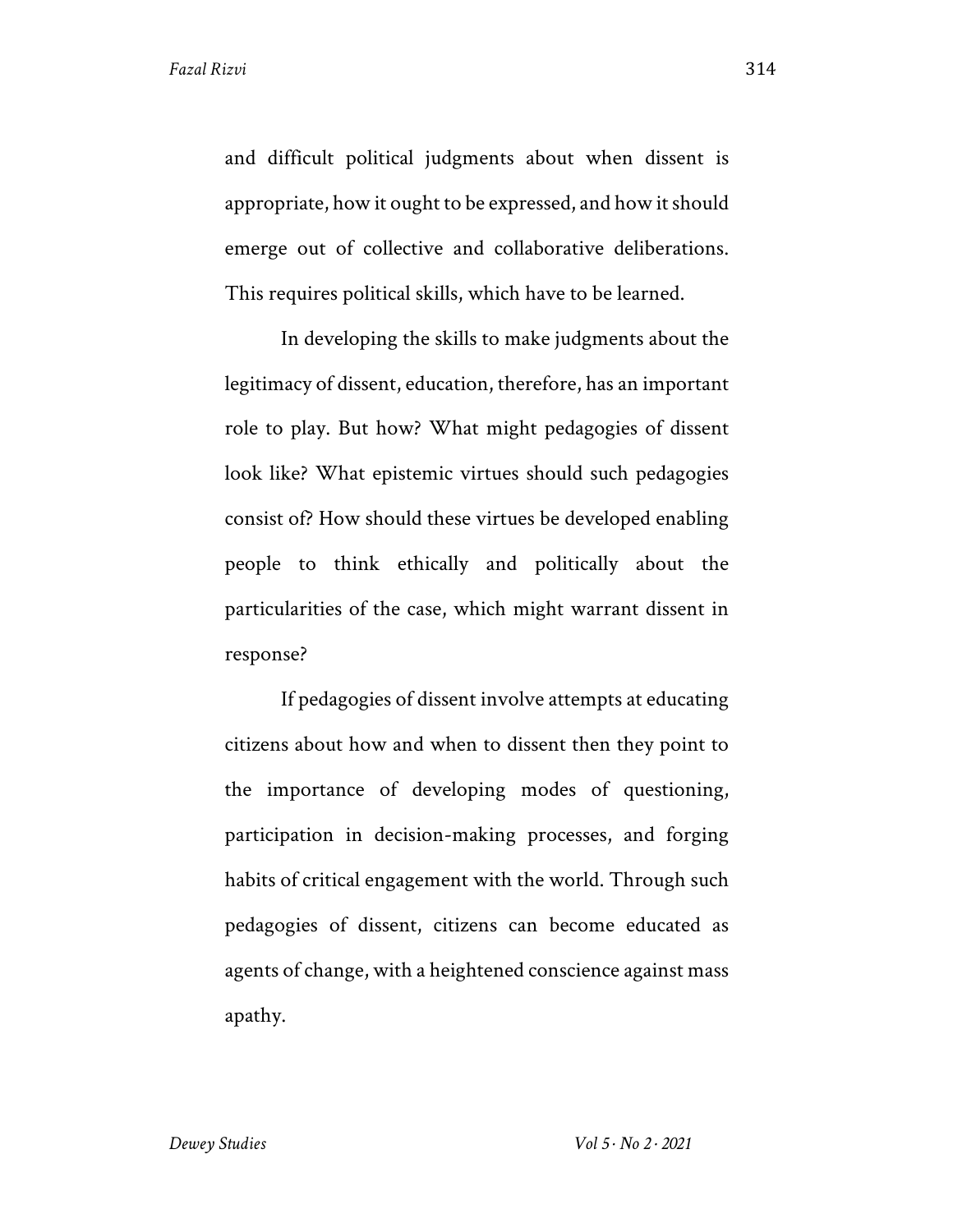Since not every case of protest is equally justifiable, education should strive to instil such an art of political discrimination. It should play a role in helping students to understand that the ethical and the political as two sides of the same coin, that 'civil' society exists at the intersections of state-citizen contracts. It should assist them to realize that dissent itself is governed by certain social, political and cultural norms, which are not absolute but are historically contingent, negotiated in ways that constitute the character of a democratic society.

However, for dissent to be effective, individual efforts are not sufficient. The skills of working collaboratively in opposition to discrimination and injustice are also important if dissent is to contribute to the creation of a transformed and empowered community in control of its own destiny. Learning when and how to dissent should hence be viewed as an act through which civic space is created. In this space, the skills of dissent must include consciousness-raising, coalition building, persuasion and public demonstration are learned, but in ways that ensure